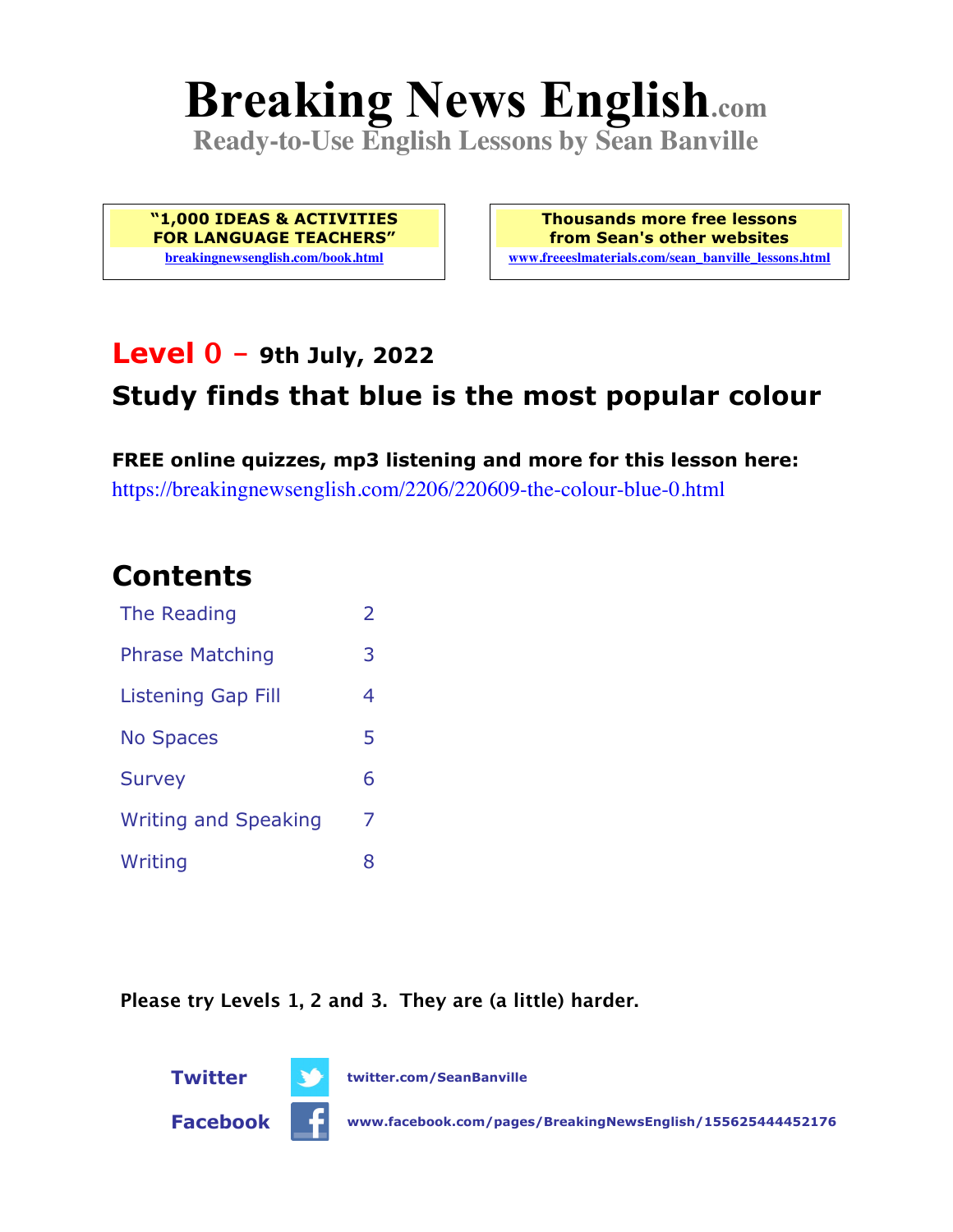# **THE READING**

From https://breakingnewsenglish.com/2206/220609-the-colour-blue-0.html

 Everyone has a favourite colour. A new study from the BBC found the most common favourite is blue. It also said people change the colours they like as they get older. Many people like darker colours the older they become. The BBC said dark yellowish-brown was the world's least liked colour.

Blue has been a favourite colour since the 1800s. We have positive feelings about blue. Many colours in nature are blue. A blue sky makes people happy. A negative feeling about blue is in the English language. In English, people say they are "feeling blue". This means they feel sad. Many people like the colour of their favourite team.

Sources: https://www.**bbc.com**/future/article/20220601-what-your-favourite-colour-says-about-you https://www.**popularmechanics.com**/science/a40207932/why-blue-is-probably-your-favoritecolor/ https://www.**msn.com**/en-us/news/technology/blue-is-probably-your-favorite-color-heres-whyaccording-to-science/ar-AAY9c7t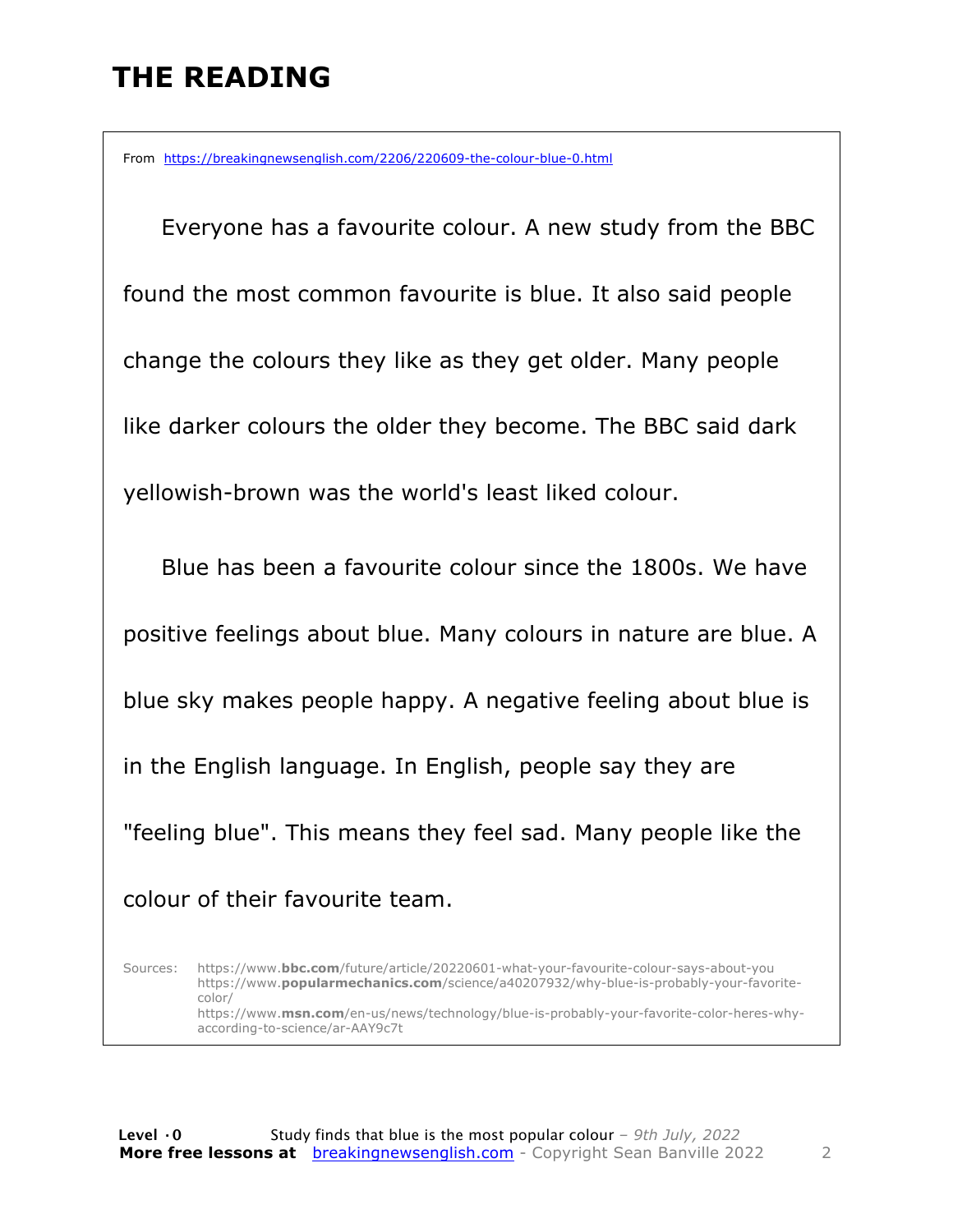# **PHRASE MATCHING**

From https://breakingnewsenglish.com/2206/220609-the-colour-blue-0.html

#### **PARAGRAPH ONE:**

| 1. Everyone has a            |    | a. liked colour     |
|------------------------------|----|---------------------|
| 2. the most                  |    | b. they like        |
| 3. people change the colours |    | c. become           |
| 4. as they get               |    | d. favourite colour |
| 5. Many people like darker   |    | e. brown            |
| 6. the older they            | f. | common              |
| 7. dark yellowish-           |    | g. colours          |
| 8. the world's least         |    | h. older            |

#### **PARAGRAPH TWO:**

| 1. a favourite colour since |                | a. "feeling blue" |
|-----------------------------|----------------|-------------------|
| 2. We have positive         | b.             | nature are blue   |
| 3. Many colours in          | C <sub>1</sub> | feel sad          |
| 4. A blue sky makes         |                | d. the 1800s      |
| 5. the English              |                | e. favourite team |
| 6. people say they are      | f.             | people happy      |
| 7. This means they          | g.             | language          |
| 8. the colour of their      | h.             | feelings          |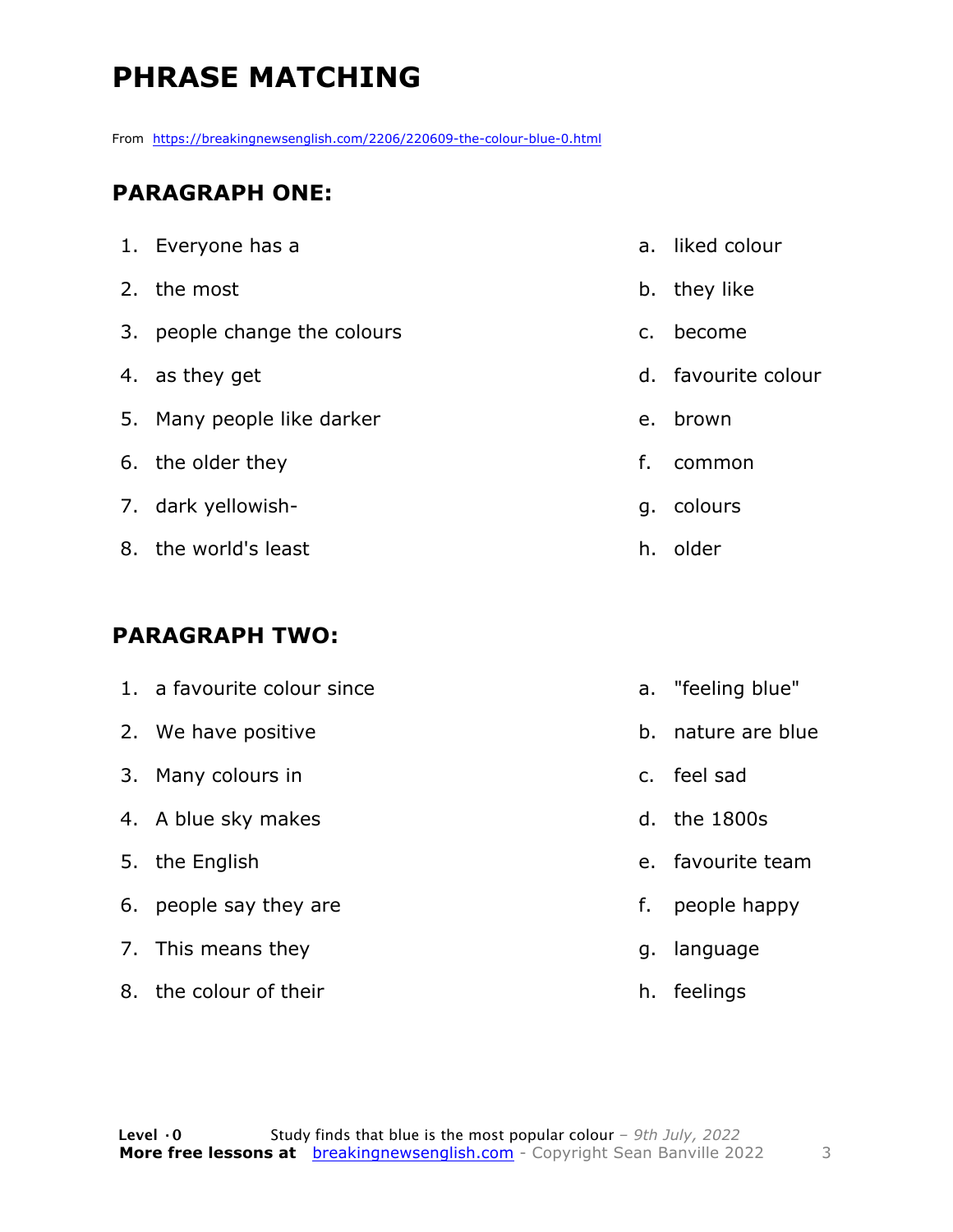# **LISTEN AND FILL IN THE GAPS**

From https://breakingnewsenglish.com/2206/220609-the-colour-blue-0.html

| brown was the world's $(6)$ __________________________. |                                                                       |
|---------------------------------------------------------|-----------------------------------------------------------------------|
|                                                         |                                                                       |
|                                                         | have positive (8) ________________________. Many colours in nature    |
|                                                         | are blue. A blue (9) ______________________ happy. A negative         |
|                                                         | feeling about blue is in $(10)$ ________________________. In English, |
|                                                         |                                                                       |
|                                                         | they feel sad. Many people like the colour                            |
|                                                         |                                                                       |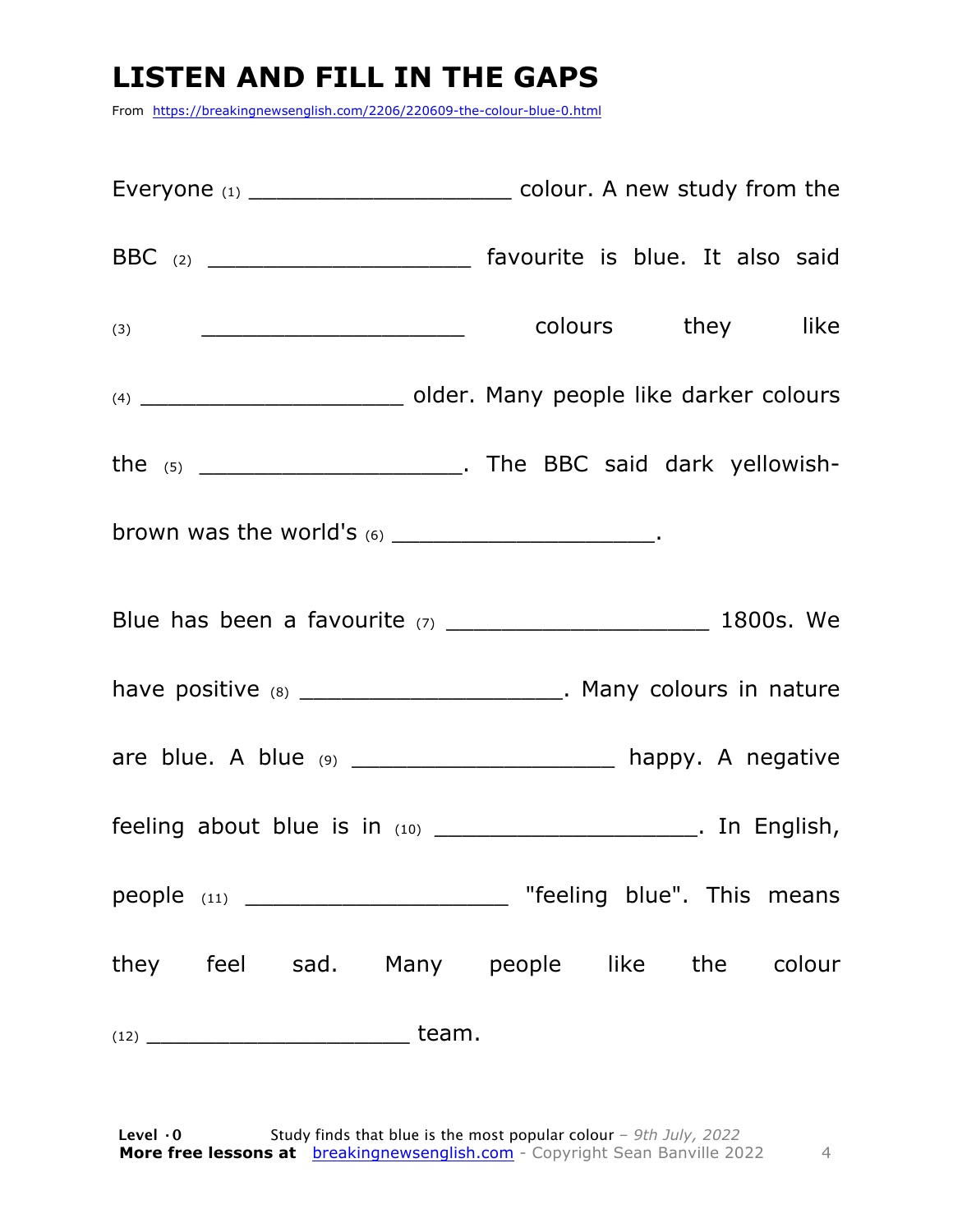# **PUT A SLASH ( / )WHERE THE SPACES ARE**

From https://breakingnewsenglish.com/2206/220609-the-colour-blue-0.html

Everyonehasafavouritecolour.AnewstudyfromtheBBCfoundthemos

tcommonfavouriteisblue.Italsosaidpeoplechangethecolourstheylike

astheygetolder.Manypeoplelikedarkercolourstheoldertheybecome.

TheBBCsaiddarkyellowish-brownwastheworld'sleastlikedcolour.B

luehasbeenafavouritecoloursincethe1800s.Wehavepositivefeelings

aboutblue.Manycoloursinnatureareblue.Ablueskymakespeoplehap

py.AnegativefeelingaboutblueisintheEnglishlanguage.InEnglish,pe

oplesaytheyare"feelingblue".Thismeanstheyfeelsad.Manypeoplelik

ethecolouroftheirfavouriteteam.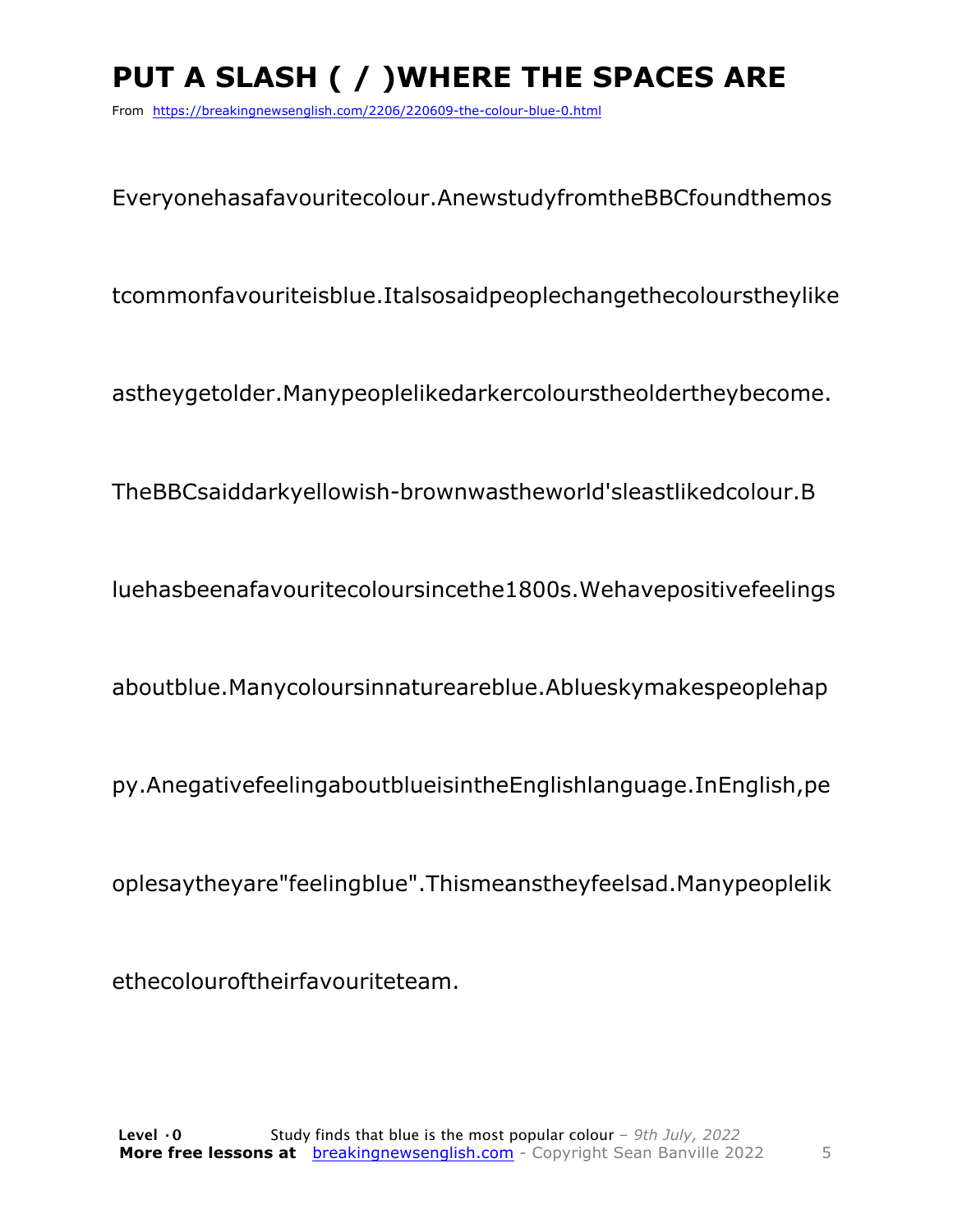# **THE COLOUR BLUE SURVEY**

From https://breakingnewsenglish.com/2206/220609-the-colour-blue-0.html

Write five GOOD questions about the colour blue in the table. Do this in pairs. Each student must write the questions on his / her own paper.

When you have finished, interview other students. Write down their answers.

|      | STUDENT 1 | STUDENT 2 | STUDENT 3 |
|------|-----------|-----------|-----------|
| Q.1. |           |           |           |
| Q.2. |           |           |           |
| Q.3. |           |           |           |
| Q.4. |           |           |           |
| Q.5. |           |           |           |

- Now return to your original partner and share and talk about what you found out. Change partners often.
- Make mini-presentations to other groups on your findings.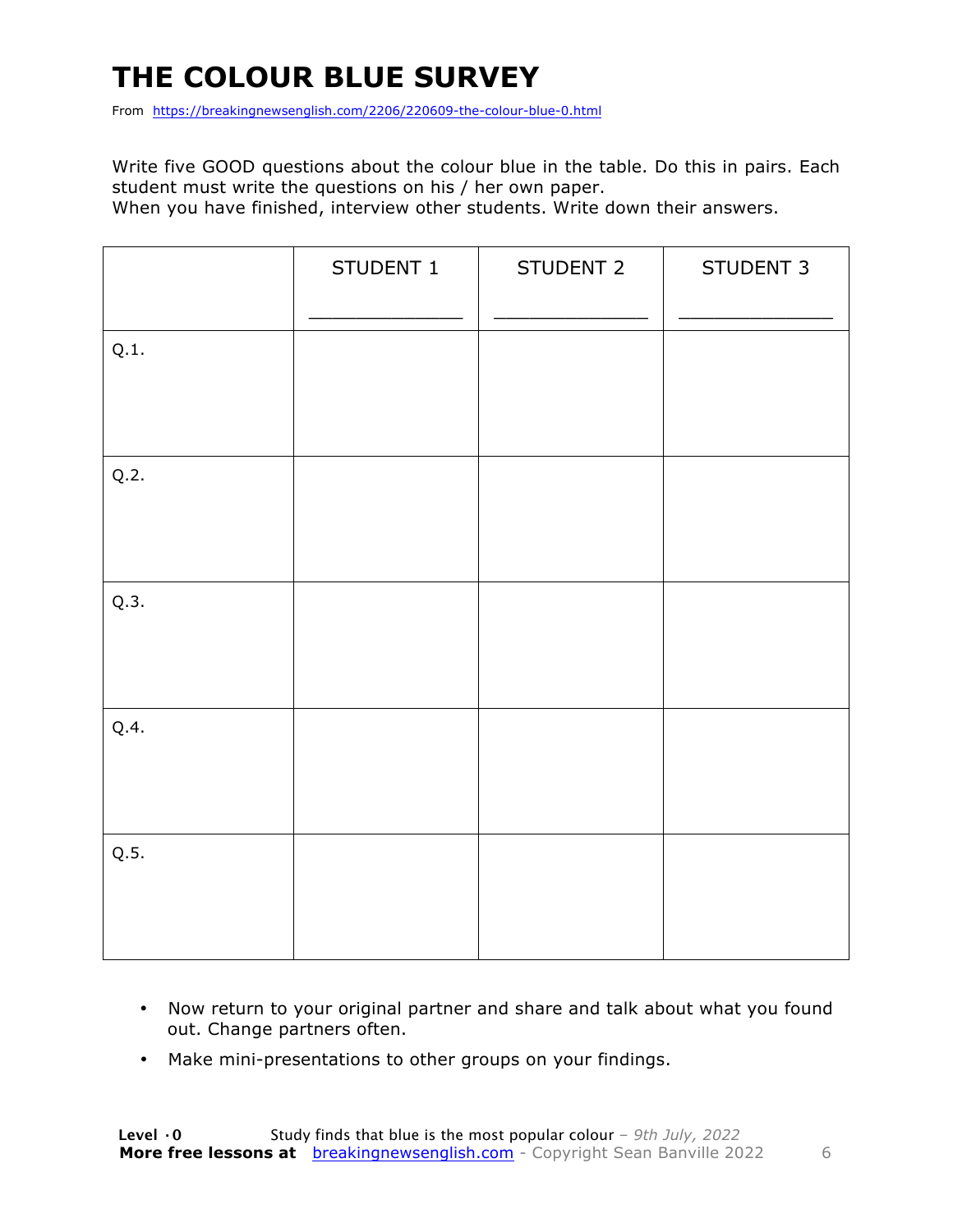### **WRITE QUESTIONS & ASK YOUR PARTNER(S)**

Student A: Do not show these to your speaking partner(s).

| a) |  |  |
|----|--|--|
| b) |  |  |
| c) |  |  |
| d) |  |  |
| e) |  |  |
| f) |  |  |
|    |  |  |

*Study finds that blue is the most popular colour – 9th July, 2022* More free lessons at breakingnewsenglish.com

### **WRITE QUESTIONS & ASK YOUR PARTNER(S)**

-----------------------------------------------------------------------------

Student B: Do not show these to your speaking partner(s).

| a) |  |  |
|----|--|--|
| b) |  |  |
| c) |  |  |
| d) |  |  |
| e) |  |  |
| f) |  |  |
|    |  |  |